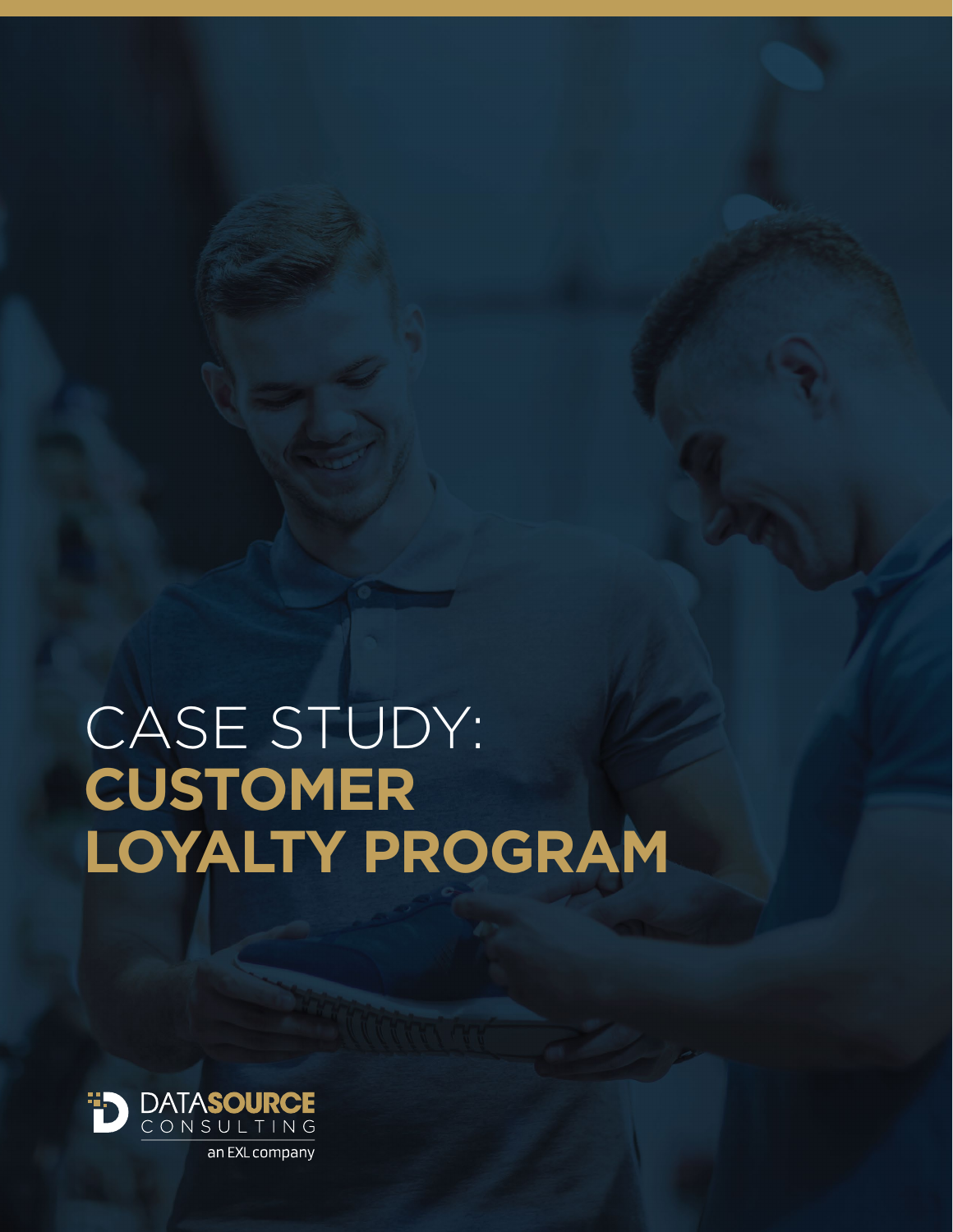#### CLIENT BACKGROUND

**This major sporting goods retailer has over \$1B with over 470 stores in 45 states.** However, recent competition had been eating into their margins. It became clear that a better understanding of their customers' behavior was necessary to effectively navigate the turbulent waters of retail.



#### BUSINESS FOCUS

The company decided it was time for a comprehensive program, centered on the customer, which would include a customer loyalty program, targeted marketing initiatives, and customer analytics. Spurred by competitive pressure, this retailer set the following goals for their customer loyalty program:



**Increase** the number of customers that return to shop within two weeks



**Enable** the ability to track key customer behavior metrics and correlate them to specific marketing campaigns



**Reduce** cost and increase response rate with more intelligently targeted marketing campaigns

## CLIENT CHALLENGE

To make the program effective and achieve the established goals, the client needed to implement a robust data integration and analytics solution. The project was approved with an anticipated ROI of 361% in the next year.

## THE DATASOURCE SOLUTION

As a long-term strategic partner, Datasource had previously helped this customer establish a reliable and extensible Data Architecture. This foundation enabled our team to hit the ground

running and work cross-functionally with internal technical and business teams, integrating seamlessly within the customer's Agile development environment.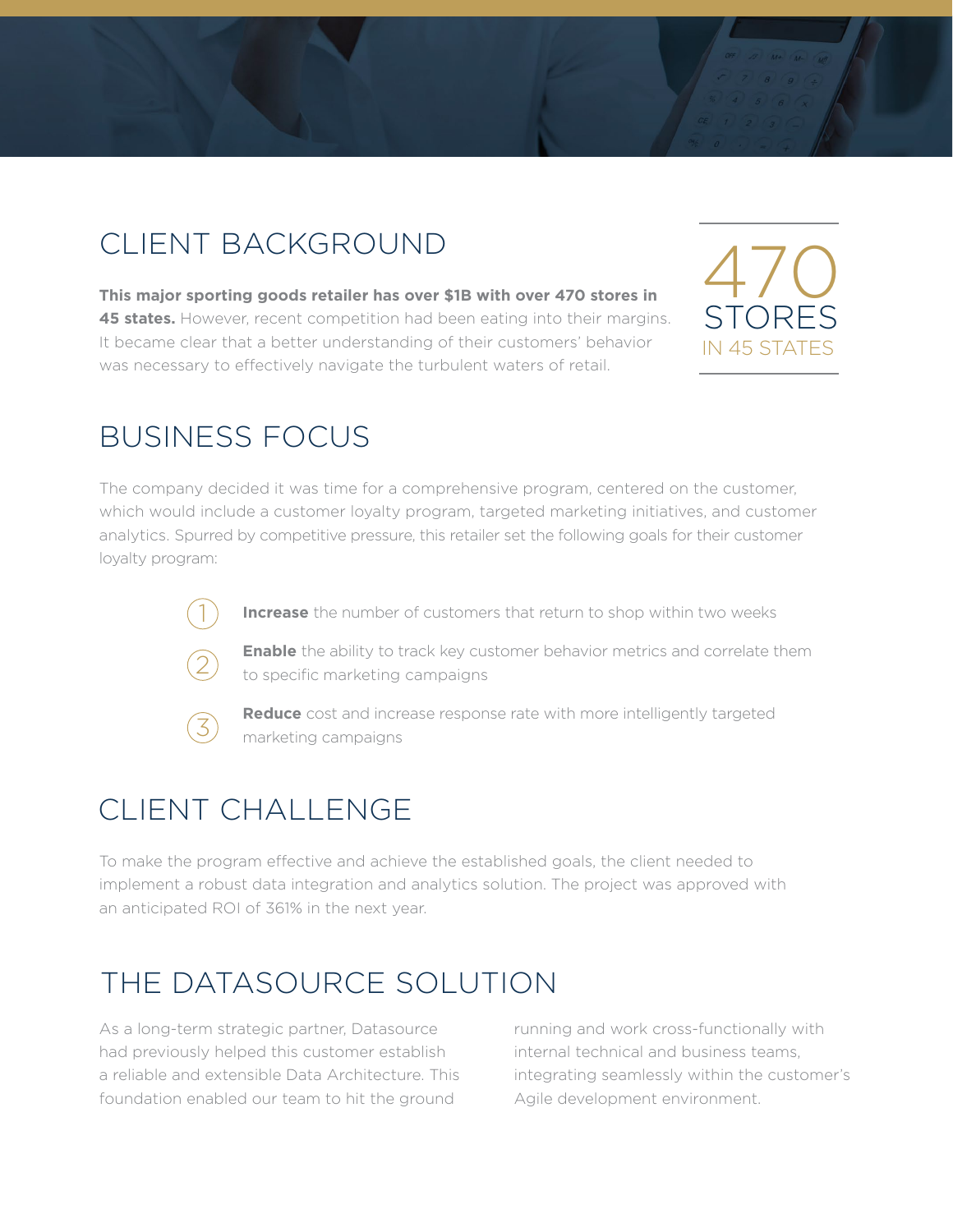#### RELEASES

Datasource quickly established a team of two data architects and four ETL developers to collaborate directly with the client. The project was broken up into two project releases. These releases were staggered so that activity could occur in parallel to reduce the overall project timeline.



**RELEASE 1**  Customer loyalty data integration

The first release involved integrating information across internal and external source systems, including iSeries (POS system), Agilone, FirstEdge, Loyalty Labs, and RevTrax. XML was the default communication method used to exchange information between these systems. The team established connections into each system and a consistent set of data standards by which the data could be transformed.



**RELEASE 2**  Customer data model implementation

The second release, which was staggered slightly after the first, focused on providing an architected target environment that would support customer loyalty analytics as well as feed the campaign management application for targeted marketing. The Teradata Retail Logical Data Model was used as a starting point and was tailored to the specific needs of the customer. The team created ETL processes to batch load the data model, and data structures and their corresponding ETL processes to feed the campaign management application (Aprimo).

The technology stack for the project included iSeries (Point of Sale), Oracle (transactional database), Teradata (dimensional database), Informatica (ETL), Protegrity (Data Security), Teradata Retail Logical Data Model, MicroStrategy (reporting and analytics), and Teradata Aprimo (campaign management).